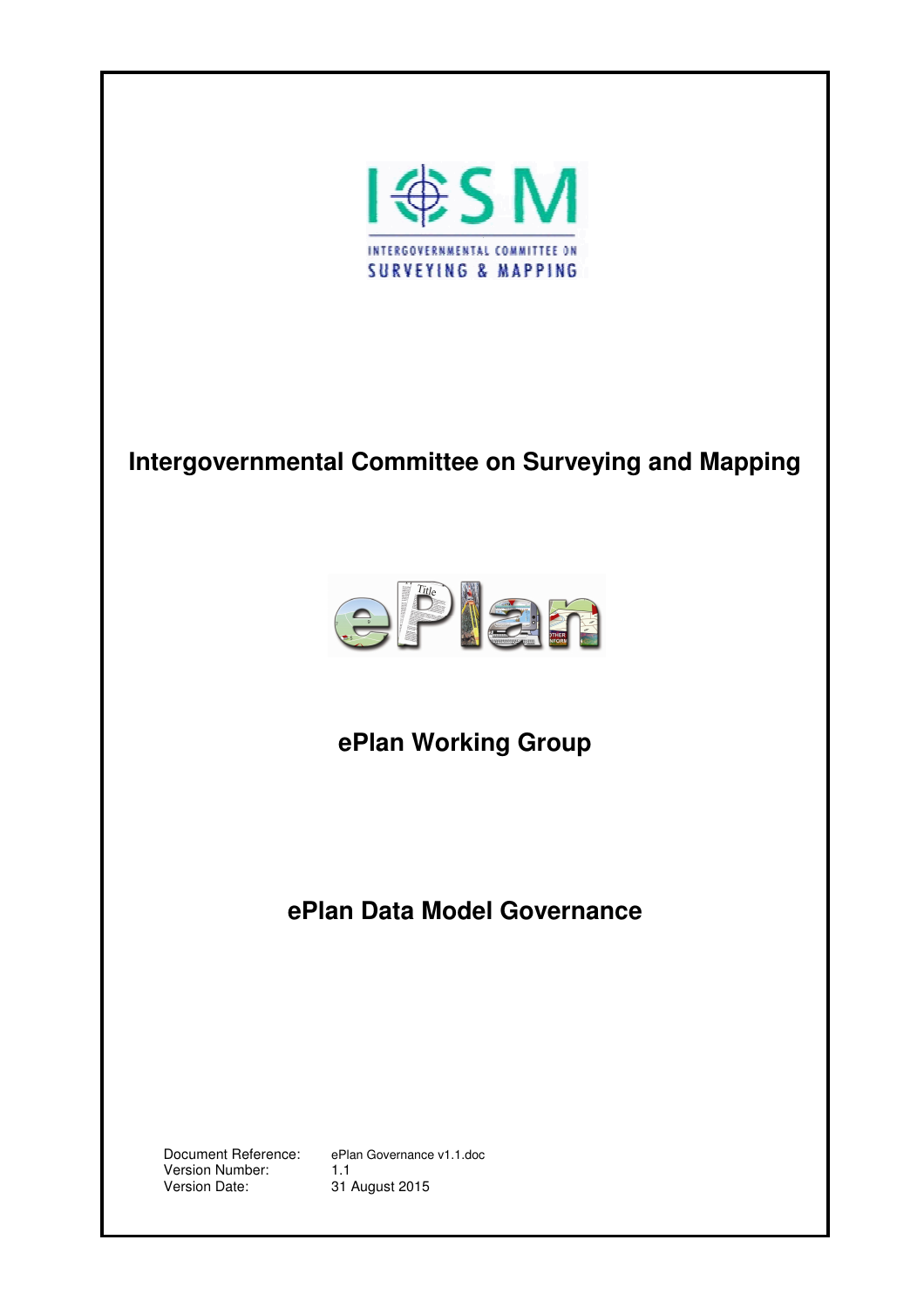### **COPYRIGHT**

The Intergovernmental Committee for Surveying and Mapping, Australia 2015.

| <b>AMENDMENT HISTORY</b> |             |                                                         |                                                                                                |  |
|--------------------------|-------------|---------------------------------------------------------|------------------------------------------------------------------------------------------------|--|
| <b>Version</b>           | <b>Date</b> | <b>Authors</b>                                          | <b>Comments</b>                                                                                |  |
| 0.1                      | 13/10/2008  | Mohsen Kalantari, ePlan<br>coordinator, Victoria        | First release of document                                                                      |  |
| 0.2                      | 17/10/2008  | Mohsen Kalantari ePlan<br>coordinator, Victoria         | David Boyle and Chris Lester commented                                                         |  |
| 0.3                      | 3/02/2009   | Bert Bruijn, ePlan coordinator,<br>South Australia      | <b>SA Review</b>                                                                               |  |
| 0.4                      | 18/02/2009  | Bert Bruijn, ePlan coordinator,<br>South Australia      | ePlan Working Group feedback                                                                   |  |
| 0.5                      | 24/04/2009  | Garry West, ePlan ICSM<br>Sponsor, NT                   | ICSM and working group feedback                                                                |  |
| 0.6                      | 18/06/2009  | Garry West, ePlan ICSM<br>Sponsor, NT                   | <b>ICSM</b> feedback                                                                           |  |
| 1.0                      | 1/11/2009   | Nevil Cumerford, ePlan<br><b>Coordinator Queensland</b> | Working Group Feed back and Document<br>Finalisation                                           |  |
| 1.1                      | 30/06/2010  | Garry West, ePlan ICSM<br>Sponsor, NT                   | Governance Council changed to Technical<br>Committee, awaiting ePlan Working<br>Group feedback |  |
|                          |             |                                                         |                                                                                                |  |
|                          |             |                                                         |                                                                                                |  |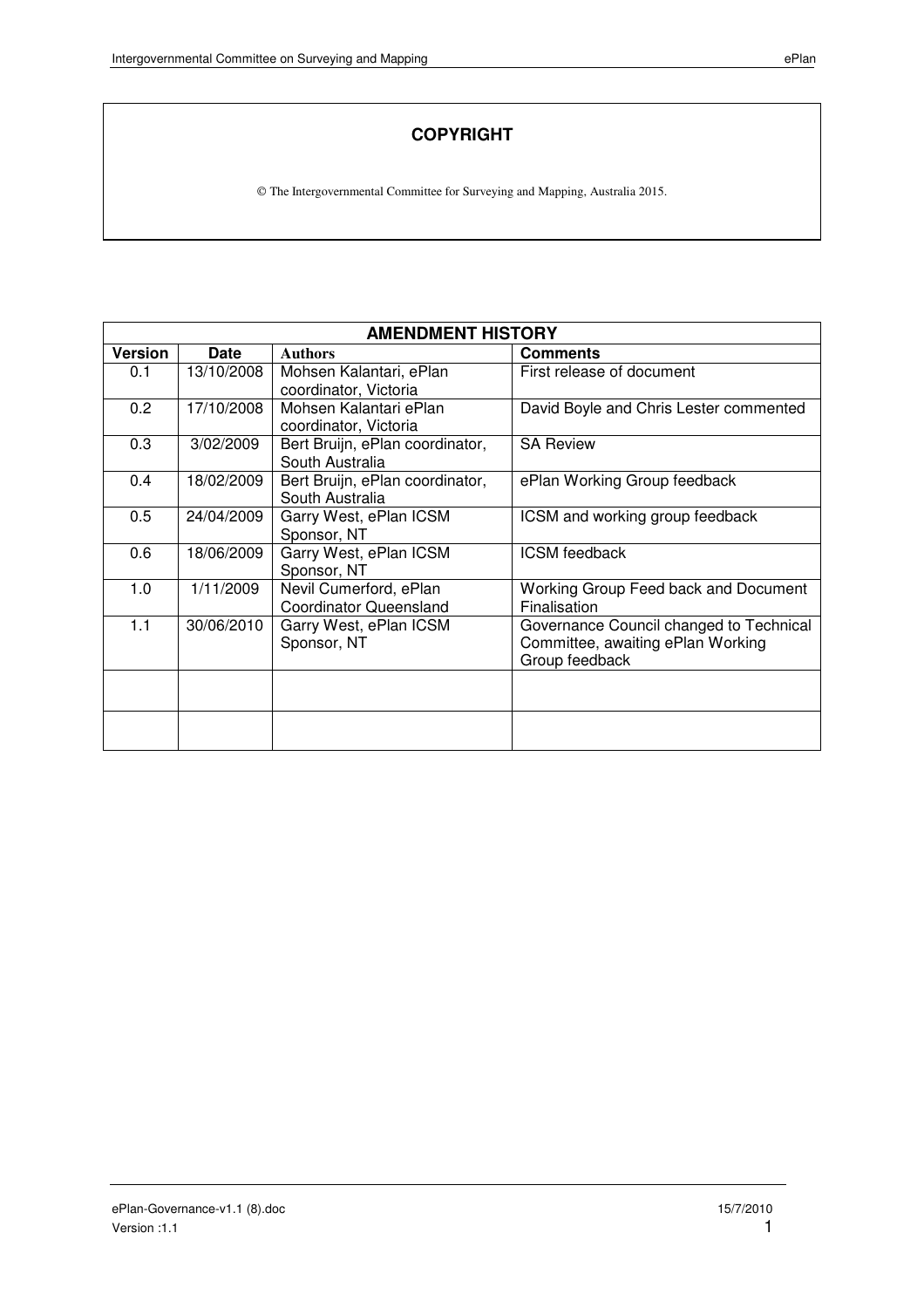# **DOCUMENT ENDORSEMENT**

This Document was originally ratified by the ICSM on Recommendation from the ePlan Implementation Group at November 2009 meeting in Melbourne.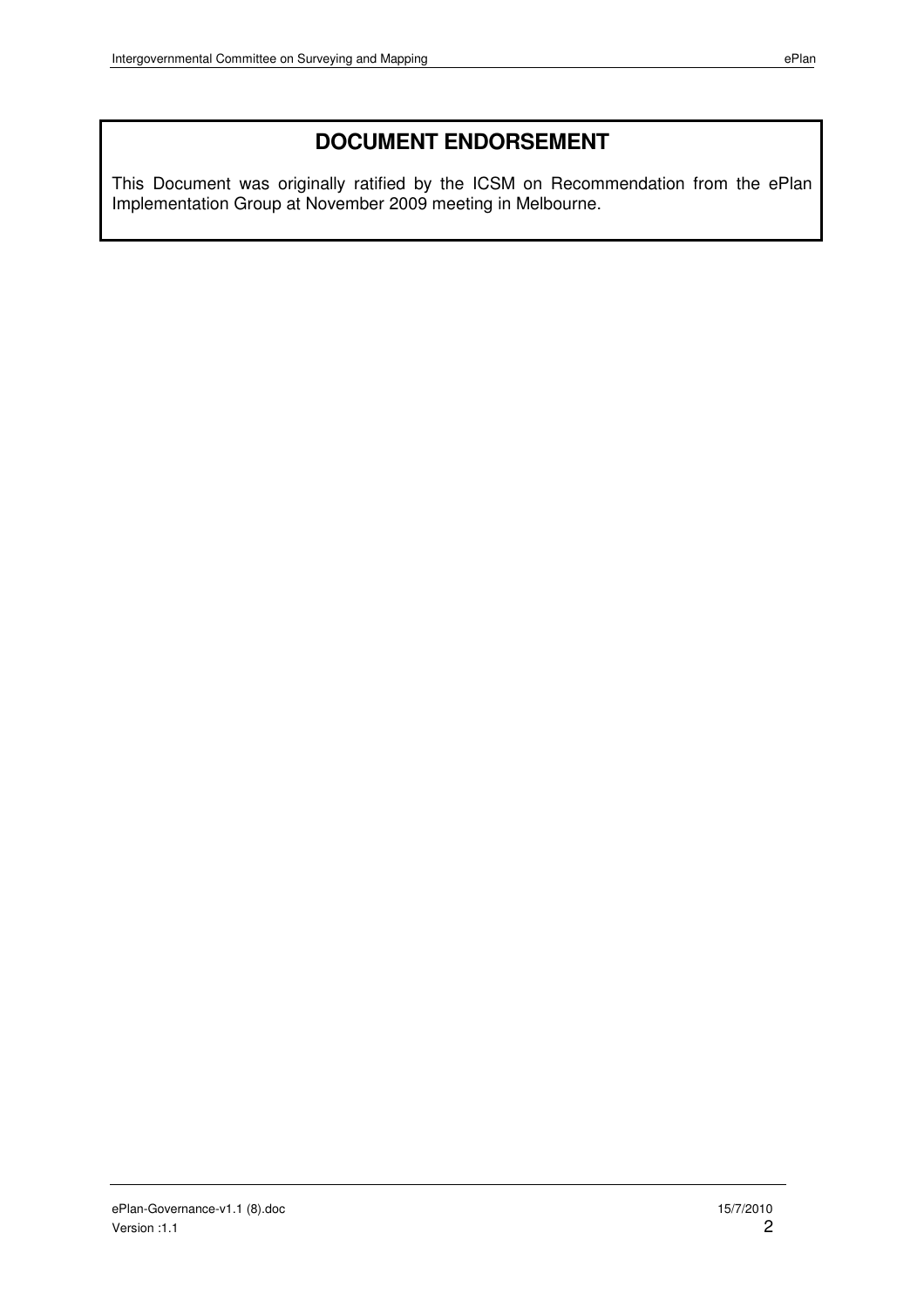# **TABLE OF CONTENTS**

| 1. |                                      |  |  |  |
|----|--------------------------------------|--|--|--|
|    | 11<br>12<br>1.3<br>14<br>1.5         |  |  |  |
| 2. |                                      |  |  |  |
|    | 21<br>22<br>2.3<br>2.4<br>2.5<br>2.6 |  |  |  |
| 3. |                                      |  |  |  |
|    | 3.1<br>3.2<br>3.3                    |  |  |  |
|    |                                      |  |  |  |

#### **END OF TABLE OF CONTENTS**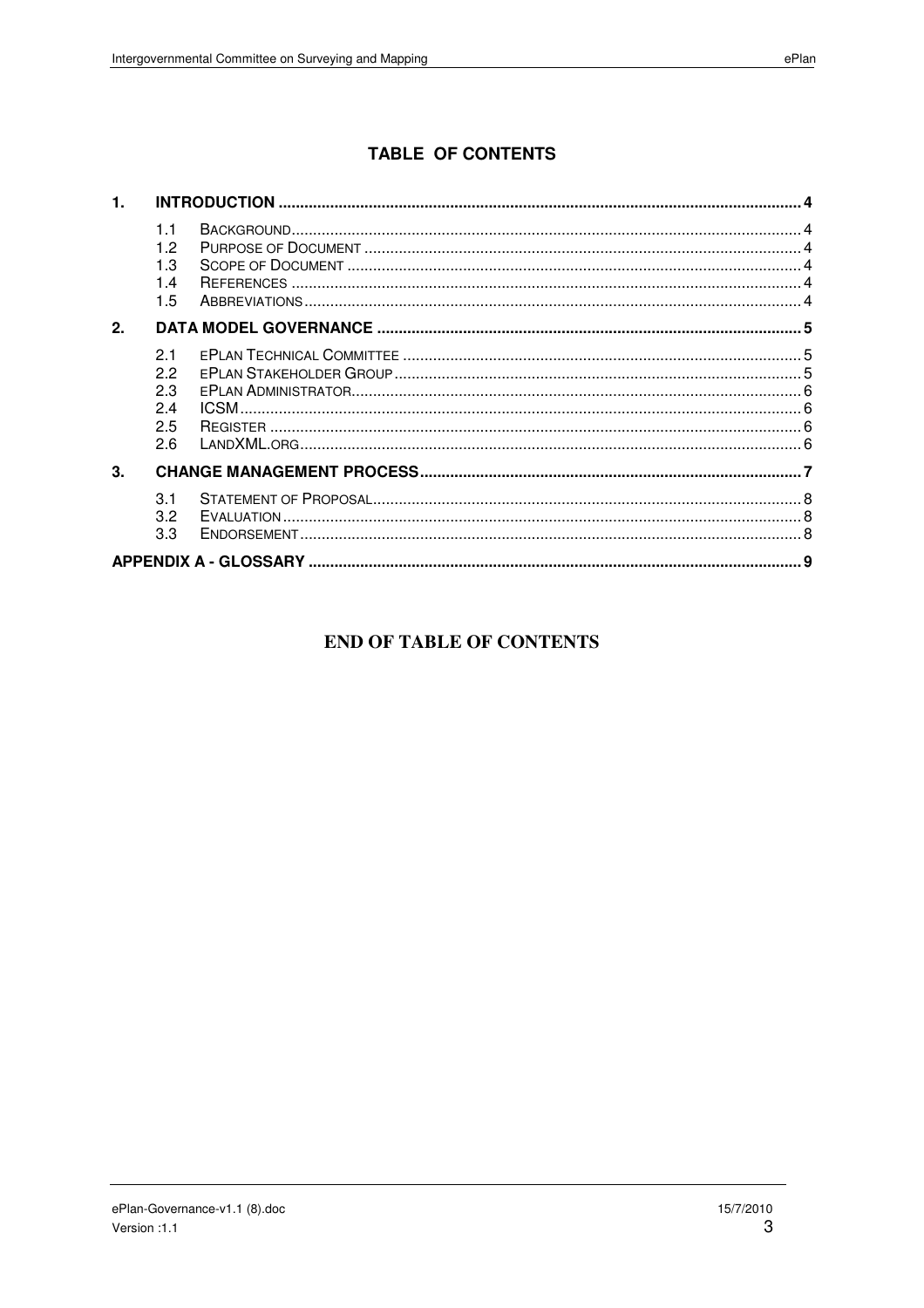# **1. INTRODUCTION**

The electronic lodgement and transfer of survey data (ePlan) working group was formed in 2003 under the direction of the Intergovernmental Committee on Surveying and Mapping (ICSM) to develop a national digital cadastral data transfer standard. The parcel and plan data storage file format is based on New Zealand's development and use of LandXML 1.1 in the creation and lodgement of electronic plans.

# **1.1 Background**

The ePlan Model has been designed to utilise the LandXML1.2 schema. The model must allow for the ability to:

- harmonise with existing ICSM data models and Australian Registrars Electronic Conveyancing Steering Committee (ARECSC) eConveyancing model as well as the New Zealand eSurvey and eDealing models
- handle both the spatial and legal functions of the plan
- update cadastral mapping systems, survey indexes and searching tools
- update survey control data sets
- update street address data sets
- allow for generic and jurisdictional specific elements to be added

As the ePlan data model will evolve from one version to another to address the jurisdictional changes, there will be numerous aspects of its related applications such as the validation and visualisation softwares that will be affected by the changes.

# **1.2 Purpose of Document**

The purpose of this document is to define the ePlan data model governance requirements which includes the procedures and authorities required to change the ePlan data model and current LandXML schema such that the ePlan data model continues to meet the needs of the jurisdictions and stakeholders.

# **1.3 Scope of Document**

The scope of this document is to describe the governance arrangements for affected persons and organisations involved with the ePlan data model. The scope includes the ePlan data model change management process.

## **1.4 References**

LandXML1.1.xsd from landXML.org Model CIF.doc

## **1.5 Abbreviations**

- CIF Cadastral Infrastructure File is a LandXML Instance equivalent to a survey plan.
- ICSM Intergovernmental Committee on Surveying and Mapping
- XML Extensible Markup Language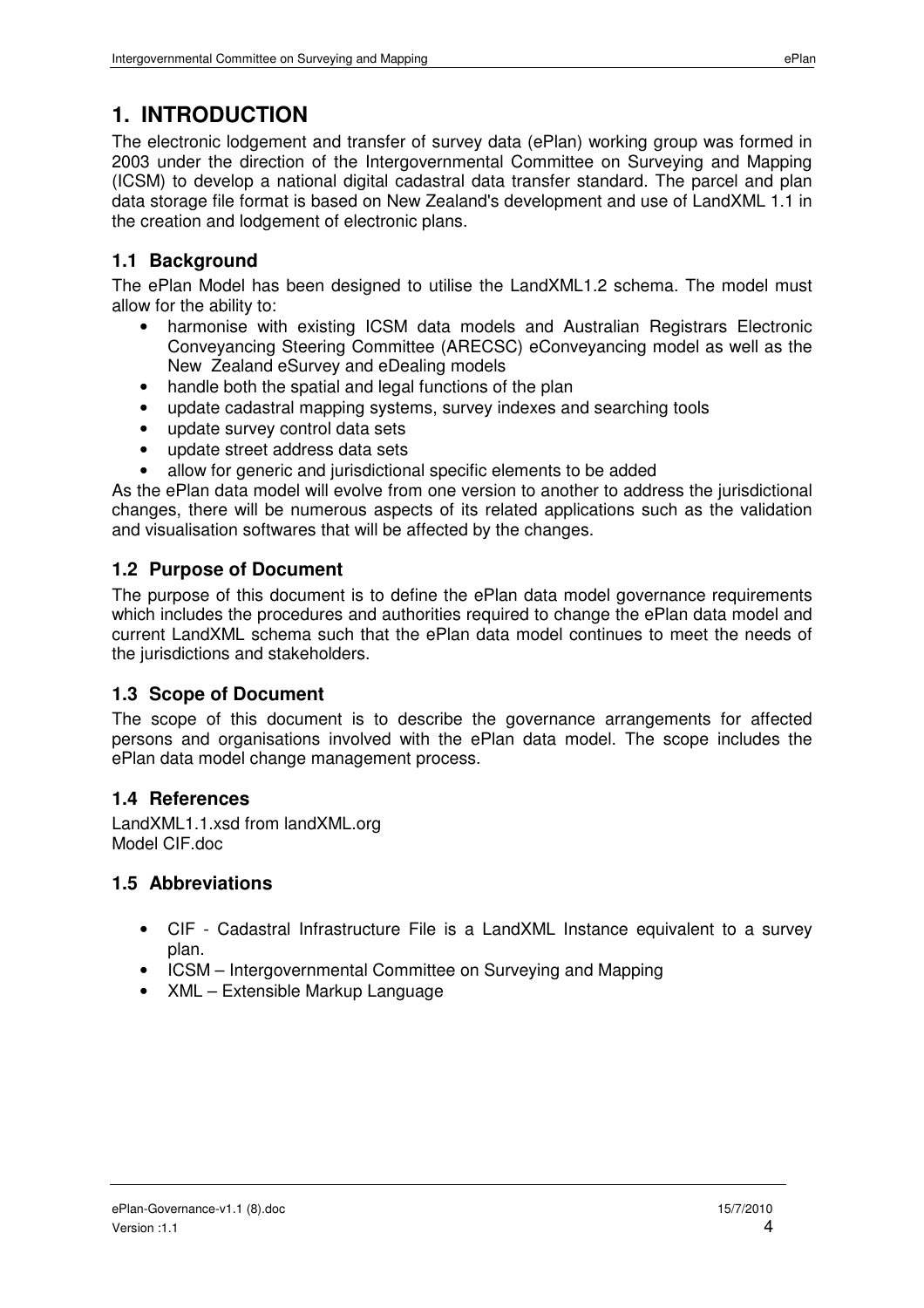To maintain consistency, integrity, and completeness of the ePlan data model across the participating jurisdictions, the following three main components for model governance have been established.

# **2.1 ePlan Technical Committee**

The ePlan Technical Committee will consist of the ICSM members responsible for the ePlan portfolio and are representative of member jurisdictions. The function of the Committee is to assess the benefits/impacts of the proposed changes to the ePlan data model for possible adoption.

Each ICSM member jurisdiction will appoint one representative for the ePlan Technical Committee. Upon receiving a request to change the ePlan data model, the adoption of the change can only proceed to ICSM for endorsement upon unanimous acceptance of the proposal by the ePlan Technical Committee.

The ePlan Technical Committee has the following responsibilities:

- Manage the ePlan data model register on behalf of ICSM
- Continuously assess the ePlan data model
- Identify opportunities to improve the model and create and submit Statement of Proposal to the ePlan Administrator as deemed necessary
- Receive from the ePlan Administrator any Statement of Proposal or ePlan Stakeholder feedback
- Seek clarification from proponents on any Statement of Proposal as deemed necessary to assess feasibility.
- Review all Statements of Proposal and as necessary add additional commentary for completeness before distribution for Stakeholder feedback within 28 days of receipt of such proposal
- Review both technical and business aspects of any proposal for approval or rejection
- Make an assessment and provide a recommendation for any approved proposal to ICSM through the ePlan Administrator within 28 days of receipt of such a proposal.

# **2.2 ePlan Stakeholder Group**

An ePlan Stakeholder Group will be established by the ePlan Technical Committee. Any proposed change to the data model must be communicated to the ePlan Stakeholder Group for information and feedback. The approval of changes and updates will not be subject to stakeholder endorsement. The stakeholders may propose changes and updates to the data model but it will be subject to the ePlan Technical Committee endorsement.

The ePlan Stakeholder has the following roles:

- Continuously assess the ePlan data model and LandXML Schema
- Create and submit Statement of Proposal to the ePlan Administrator as deemed necessary
- Receive from the ePlan Administrator any Statement of Proposal
- Review both technical and functional aspects of any proposal for comment
- Make an assessment and provide feedback to the ePlan Administrator within 14 days of receipt of such a proposal.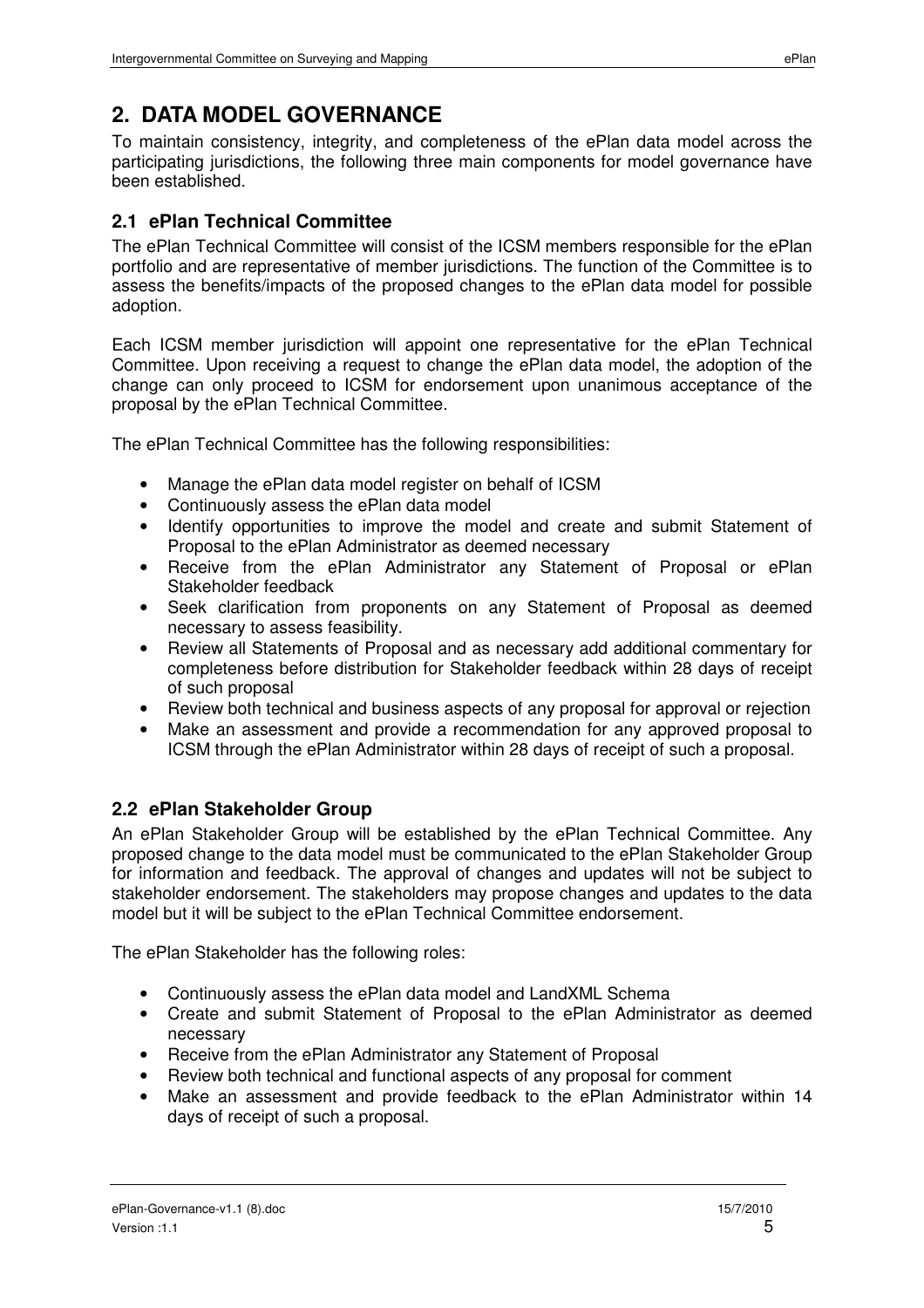### **2.3 ePlan Administrator**

An ePlan Administrator nominated by the ePlan Technical Committee and approved by ICSM has the following responsibilities:

- Maintain a public ePlan data model registry website.
- Receive any Statement of Proposal or feedback submissions.
- Provide Statement of Proposal to ePlan Stakeholder members for assessment within 28 days of original receipt.
- Receive and collate feedback statements from ePlan Stakeholder members and together with Statement of Proposal provide to ePlan Technical Committee members within 7 days of receipt of ePlan Stakeholder feedback.
- Receive ePlan Technical Committee members' recommendations and provide to ICSM governing body within 7 days of receipt. Ensure receipt of ICSM endorsement or rejection and publication thereof within 7 days of initial receipt.
- Assist ePlan Technical Committee implement ICSM approved changes to ePlan Data Model
- Maintain ePlan Stakeholder and ePlan Technical Committee member lists
- Publish the current version or notice of rejection.
- Notify stakeholder members including LandXML and ICSM of any changes or notice of rejections.

# **2.4 ICSM**

The governing body of ICSM has the following responsibilities:

- Provide a current and publicly accessible ePlan data model register.
- Receive from the ePlan Administrator any ePlan Technical Committee recommendation.
- Review technical and business aspects of any recommendation for endorsement or rejection.
- Provide an endorsement or rejection of any recommendation to the ePlan Administrator within 14 days of receipt of such a recommendation.

## **2.5 Register**

The ePlan data model register will be:

- Owned by ICSM.
- Content managed by the ePlan Technical Committee.
- Publicly available via a website registry maintained by the ePlan Administrator.
- Comprised of all relevant documents, schemas, applications, web links and notifications necessary to maintain the functionality and currency of ePlan data model.

# **2.6 LandXML.org**

Approved versions of LandXML are a primary component of the ePlan data model. LandXML.org has the responsibility to maintain the underlying standard and if a change is required to that standard then the changes to the LandXML Schema cannot be adopted until LandXML Schema has been ratified.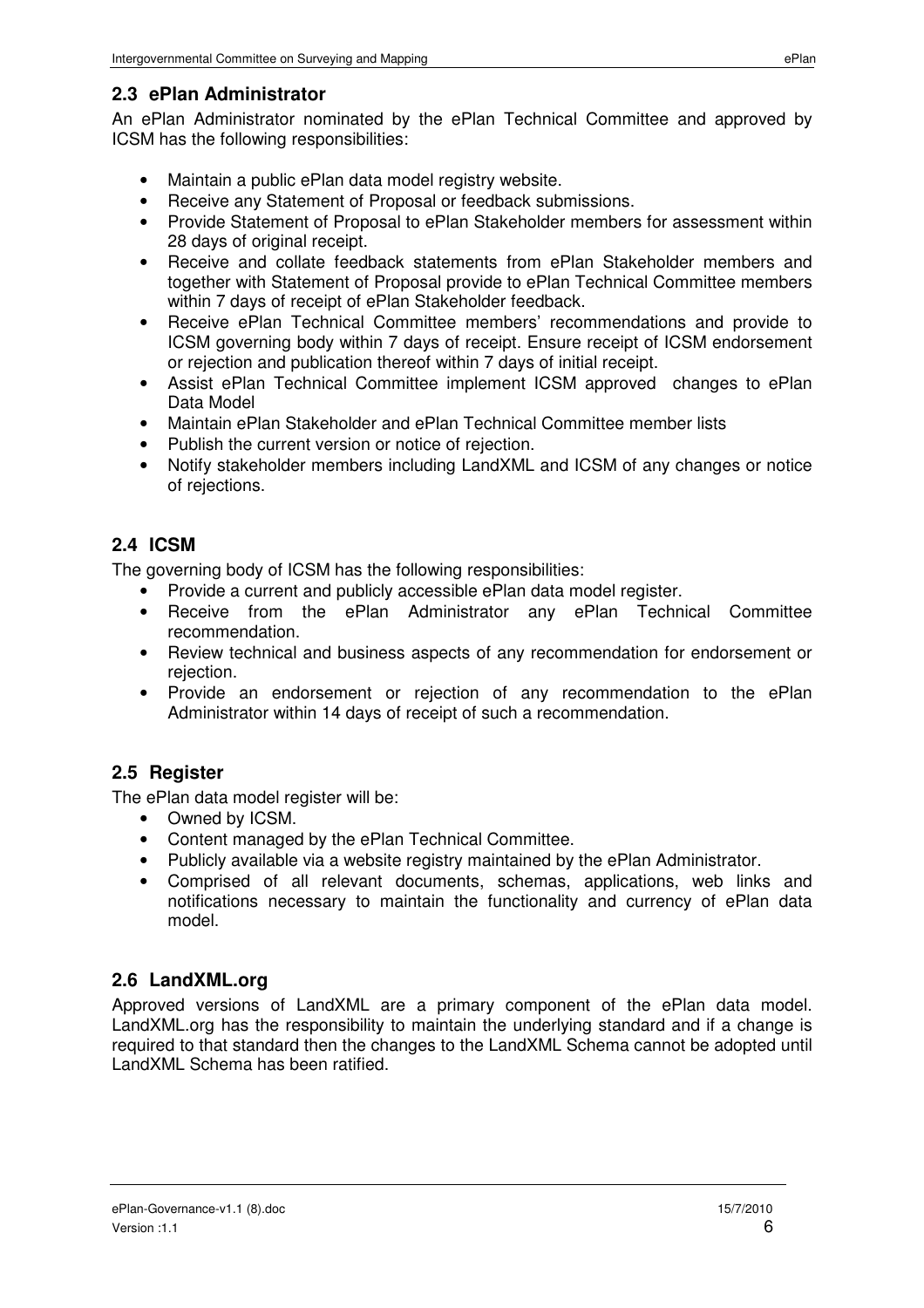

### **3. CHANGE MANAGEMENT PROCESS**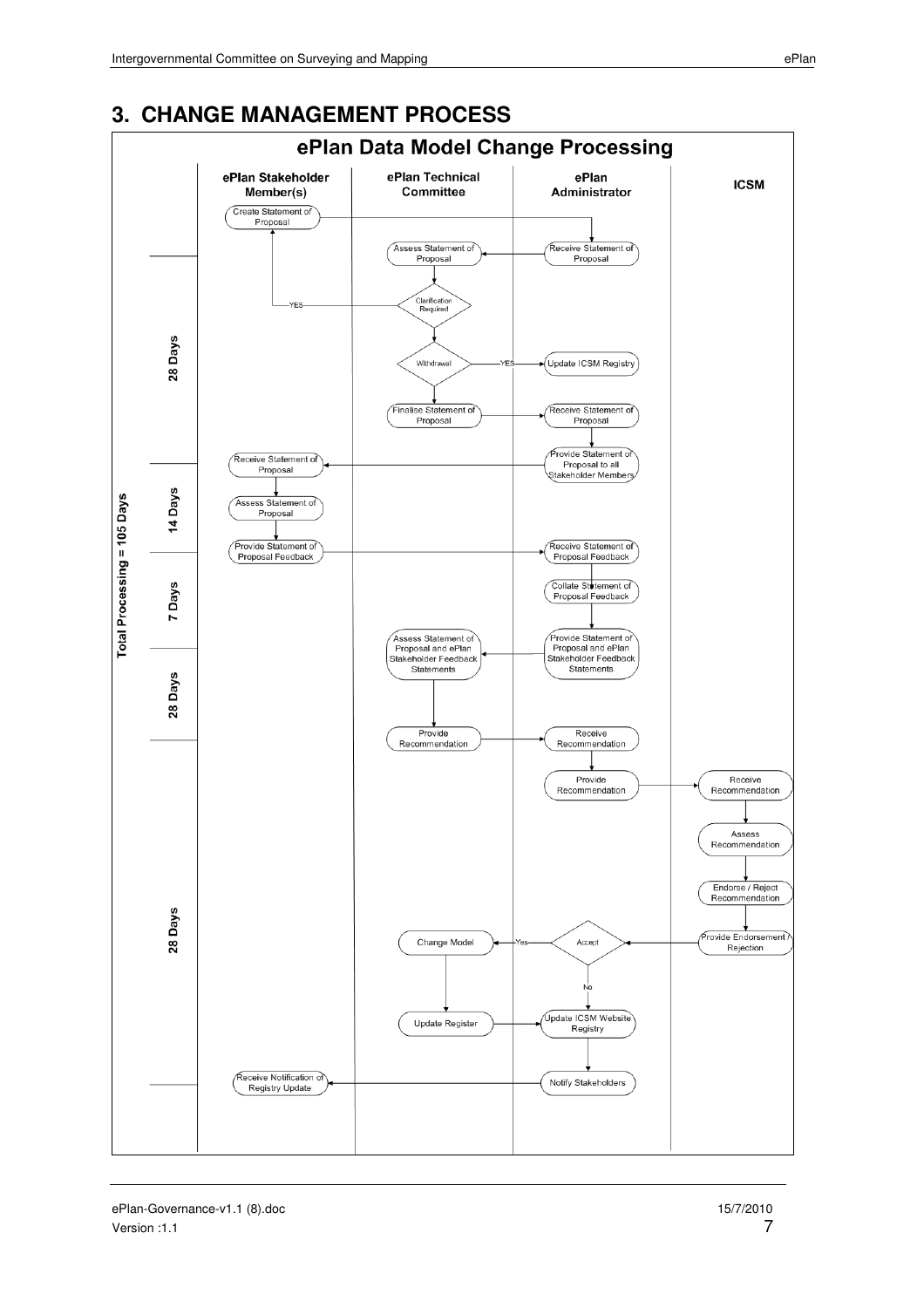An ePlan Technical Committee member and/or an ePlan stakeholder may submit a proposal for changing the ePlan data model to the ePlan Administrator. The submission must comprise:

- A clear statement of the proposal
- A rationale for the proposal
- The current ePlan data model fragment
- The proposed ePlan data model fragment

#### **3.2 Evaluation**

The ePlan Administrator will forward any Statement of Proposal to ePlan Stakeholder members for consideration and feedback. All feedback from the ePlan Stakeholder members is forwarded to the ePlan Technical Committee for assessment.

#### **3.3 Endorsement**

After consideration of a proposed change to the ePlan data model, the ePlan Technical Committee will recommend rejection or endorsement of the proposal to ICSM through the ePlan Administrator. Endorsement by ICSM will initiate a change to the ePlan data model and the register will be updated by the ePlan Technical Committee. All ICSM decisions, whether rejection or endorsement, will be published on the website registry and stakeholders notified by the ePlan Administrator.